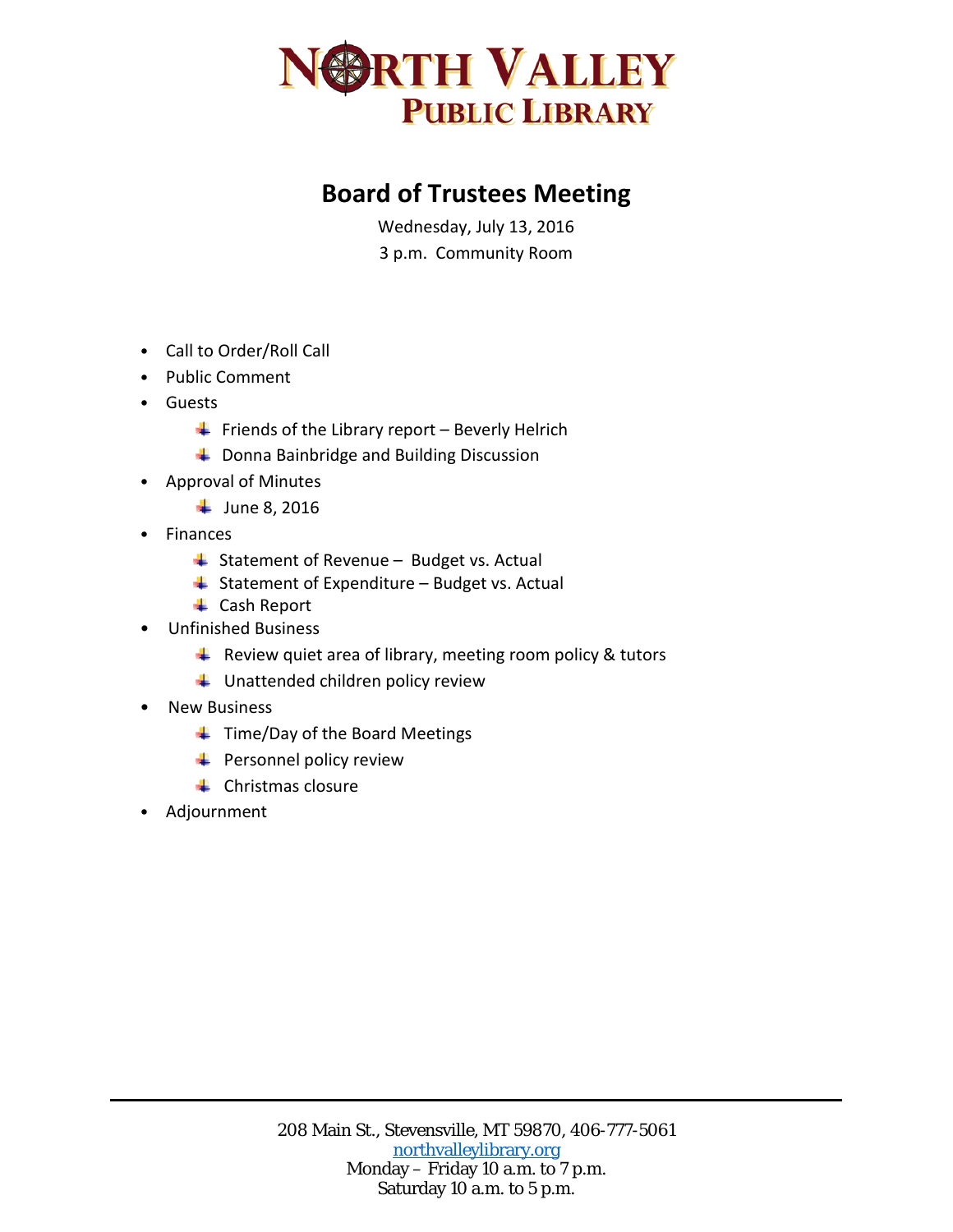## **North Valley Public Library Board of Trustees Meeting Wednesday, July 13, 2016** 3:00 p.m. in the NVPL Community Room Approved 8/31/16

Attending: Joanne Charbonneau, Board chairperson Victoria Howell, Board Member Kim Tiplady, Board Member Denise Ard, Library Director Beverly Heinrich, Guest Leon Theroux, Guest

Joanne called the meeting to order at 3:05 p.m. There was no public comment.

Friends of the Library: Beverly Heinrich reported that the Friends are on summer break. The next meeting will be on July 28<sup>th</sup> to begin preparations for their book sale. The sale will be August 5th & 6th during Creamery Picnic Weekend.

NVPL Foundation Report: Donna Bainbridge discussed fundraising for upcoming renovations. The foundation will spend this year recruiting new members. She developed a board notebook to give new members. She has a great candidate in mind for filling a board position, with calls in to a few other people. Their focus will be on fundraising toward the end of the year and perhaps an annual mailing list.

There are not many grants to fund renovations. The board agreed with her on the need to hire a general contractor to oversee the projects. Donna summarized the stages of renovation. Joanne said she thought the library might be in the current building for up to 15 years or until a major capital campaign secures the funds for a new building. There are many further renovations and maintenance issues that can be addressed in the meantime, i.e. the main electrical boxes in both buildings will eventually need replacing, fixing water damage in the basement of the Rasmussen building, upgrading the staff room, etc. Donna said the Foundation could fundraise for Rasmussen building upgrades (i.e. new shelves, lighting and carpet) as well as upgrades and finishing of children's room area and Community room, but these would take place probably in 2017/18 once funds are raised and the community and staff would have some time before the next phases of renovation.

Donna is willing to contact a landscaper to look at the flower box in front of the community room, hopefully as a donation, and to advise how we can safely line it, fill it with dirt and plant flowers.

Approval of minutes: Joanne moved to approve the last meeting's minutes, Kim seconded. Unanimously approved.